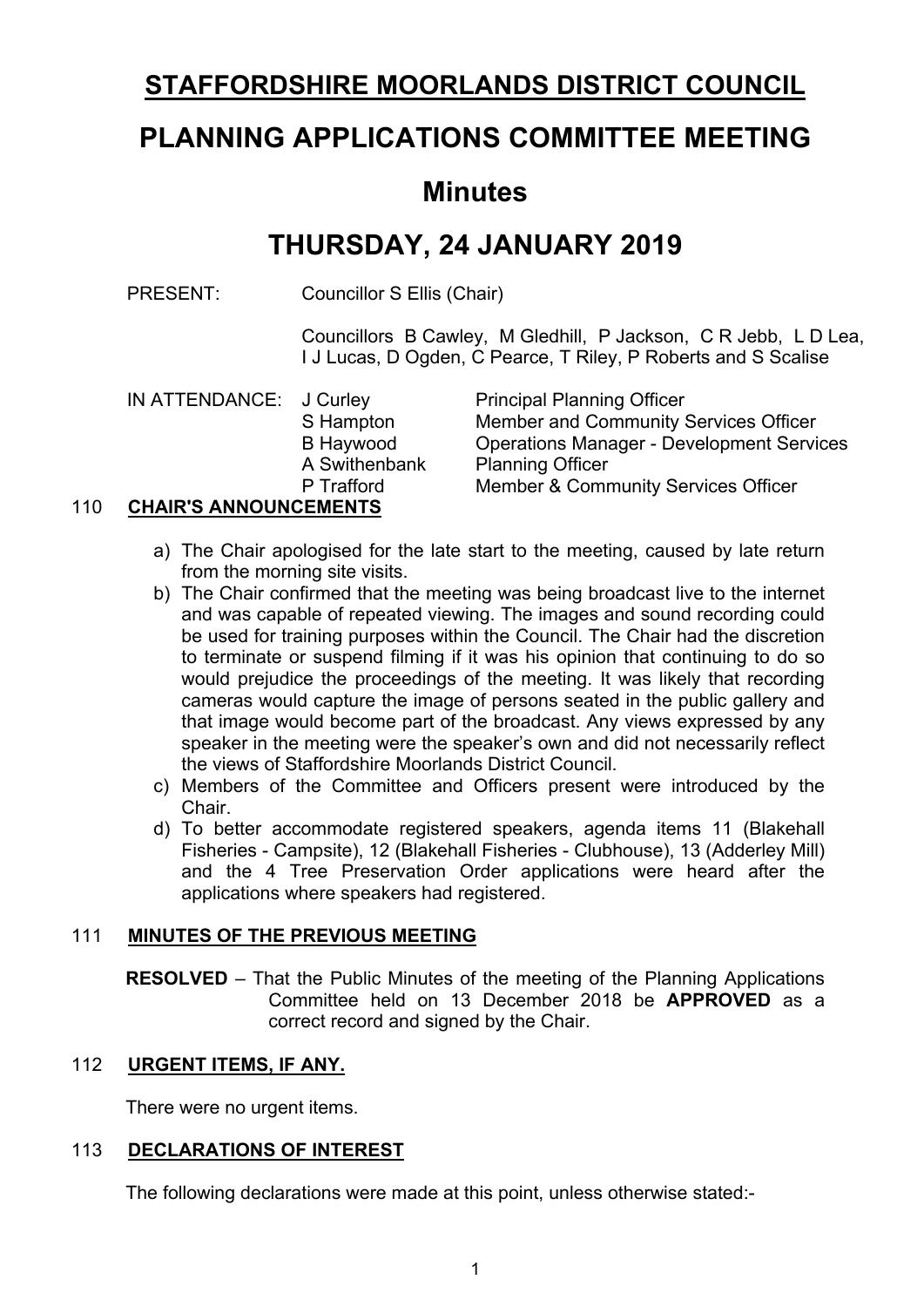| <b>Agenda Item</b>                                                      | <b>Member Declaring</b><br><b>Interest</b>                                                                            | <b>Nature of Interest</b>                                                                                          |
|-------------------------------------------------------------------------|-----------------------------------------------------------------------------------------------------------------------|--------------------------------------------------------------------------------------------------------------------|
| Agenda Item $6 - T.P.O.$<br>at St. Chad's Church,<br><b>Bagnall</b>     | Cllrs. Cawley, Ellis,<br>Gledhill, Jackson, Jebb,<br>Lea, Lucas, Ogden,<br>Pearce, Riley, Roberts &<br><b>Scalise</b> | "Other" – Site managed by<br><b>SMDC</b>                                                                           |
| Agenda Item $7 - T.P.O.$<br>at Ballington<br>View/Ashcombe Way,<br>Leek | Cllrs. Cawley, Ellis,<br>Gledhill, Jackson, Jebb,<br>Lea, Lucas, Ogden,<br>Pearce, Riley, Roberts &<br><b>Scalise</b> | "Other" – Site managed by<br><b>SMDC</b>                                                                           |
| Agenda Item $8 - T.P.O.$<br>at Christ Church, Upper<br>Tean             | Cllrs. Cawley, Ellis,<br>Gledhill, Jackson, Jebb,<br>Lea, Lucas, Ogden,<br>Pearce, Riley, Roberts &<br><b>Scalise</b> | "Other" – Site managed by<br><b>SMDC</b>                                                                           |
| Agenda Item $9 - T.P.O.$<br>at Brough Park, Leek                        | Cllrs. Cawley, Ellis,<br>Gledhill, Jackson, Jebb,<br>Lea, Lucas, Ogden,<br>Pearce, Riley, Roberts &<br><b>Scalise</b> | "Other" – Site managed by<br><b>SMDC</b>                                                                           |
|                                                                         | Steve Massey                                                                                                          | <b>Disclosable Pecuniary</b><br>Interest – Tree in question<br>behind own property                                 |
| Agenda Item 10 -                                                        | <b>Cllr. Colin Pearce</b>                                                                                             | "Other" - Chair of Checkley<br>Parish Council. Took no part<br>in Parish Council discussions                       |
| SMD/2018/0509 - Land<br>adj. to Daisy Bank Farm,<br><b>Upper Tean</b>   | Cllrs. Cawley, Ellis,<br>Gledhill, Jackson, Jebb,<br>Lea, Lucas, Ogden,<br>Pearce, Riley, Roberts &<br><b>Scalise</b> | "Other" – 2 speakers were<br>fellow district councillors.                                                          |
| Agenda Items 11 & 12 -<br>SMD/2018/0677 & 705-                          | Cllr. Jackson                                                                                                         | "Other" - Made comments at<br><b>Cheadle Town Council re</b><br>previous application -<br>alleged predetermination |
| <b>Blakehall Fisheries,</b><br>Cheadle                                  | Cllr. Roberts                                                                                                         | "Other" - Ward Councillor,<br>took no part in Parish<br><b>Council discussions</b>                                 |
| Agenda Item 13-<br>SMD/2018/0704-<br>Adderley Mill, Cheadle             | Cllr. Roberts                                                                                                         | "Other" - Ward Councillor,<br>took no part in Parish<br><b>Council discussions</b>                                 |
| Agenda Item 14 -<br>SMD/2018/0711-<br>Highfield, Leek                   | Cllr. Ogden                                                                                                           | "Other" – Assisted with<br>previous events at Leek<br><b>Cricket Club</b>                                          |
| Agenda Item 14 -<br>SMD/2018/0711-<br>Highfield, Leek                   | Cllrs. Cawley, Ellis,<br>Gledhill, Jackson, Jebb,<br>Lea, Lucas, Ogden,<br>Pearce, Riley, Roberts &<br><b>Scalise</b> | "Other" – 1 speaker was a<br>previous SMDC employee                                                                |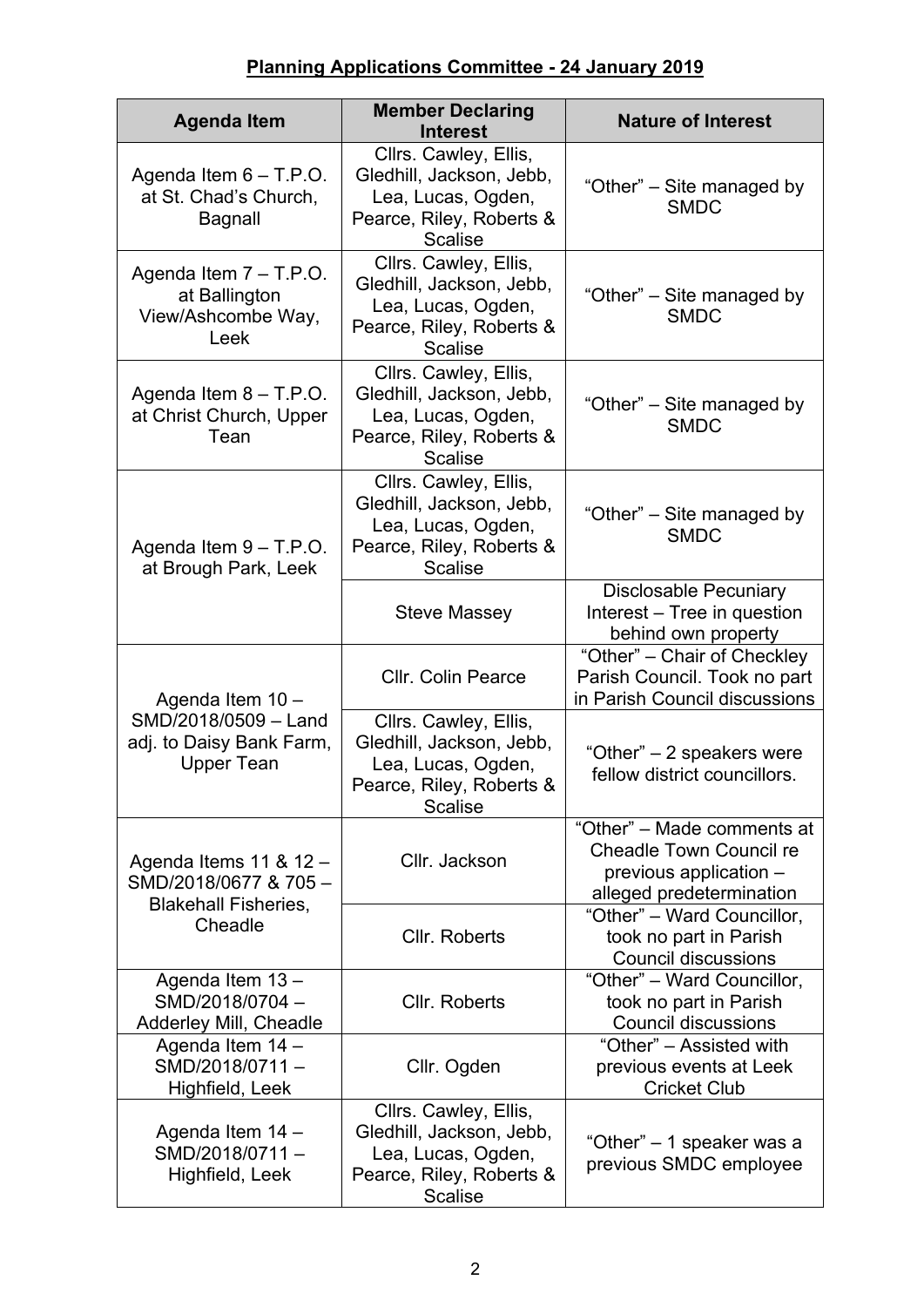| <b>Agenda Item</b>                                                                         | <b>Member Declaring</b><br><b>Interest</b>                                                                            | <b>Nature of Interest</b>                                                   |
|--------------------------------------------------------------------------------------------|-----------------------------------------------------------------------------------------------------------------------|-----------------------------------------------------------------------------|
| Agenda Item 16 -<br>SMD/2018/0696 - Land<br>SE of A521/A50 Bypass,<br><b>Blythe Bridge</b> | Cllr. Pearce                                                                                                          | <b>Disclosable Pecuniary</b><br>Interest - A relation owns<br>land adjacent |
|                                                                                            | Cllr. Redfern                                                                                                         | "Other" – Near neighbour (6<br>properties away)                             |
| Agenda Item 17 -<br>SMD/2018/0521-153<br>Park Lane, Biddulph                               | Cllrs. Cawley, Ellis,<br>Gledhill, Jackson, Jebb,<br>Lea, Lucas, Ogden,<br>Pearce, Riley, Roberts &<br><b>Scalise</b> | "Other" - Speaker was a<br>fellow District Councillor                       |

# 114 **SMD/2018/0509 - LAND ADJACENT TO DAISY BANK FARM, UTTOXETER ROAD, UPPER TEAN**

**OUTLINE PLANNING PERMISSION WITH DETAILS OF ACCESS (ALL OTHER MATTERS RESERVED) FOR RESIDENTIAL DEVELOPMENT OF UP TO 55 DWELLINGS INCLUDING CREATION OF A NEW ACCESS, CAR PARKING AND ANCILLARY LANDSCAPING FOR BELMONT INVESTORS..**

(Report recommended Approval)

*(All Councillors present had declared "other" interests.)*

**RECEIVED** – Representations from the undermentioned speakers:-

# **Against the application:**

| Mrs. Amanda Perrett        |        | <b>Local Resident</b>              |  |
|----------------------------|--------|------------------------------------|--|
|                            |        |                                    |  |
| Mr. Dave Stafford          |        | <b>Local Resident</b>              |  |
| Mr. Nigel Marsh            | $\sim$ | Vice-Chair – Upper Tean Residents' |  |
|                            |        | Association                        |  |
| <b>Cllr. Keith Flunder</b> |        | On behalf of Ward Cllr.            |  |
| <b>Cllr. Mark Deaville</b> |        | County Cllr.                       |  |
|                            |        |                                    |  |
|                            |        |                                    |  |

#### **For the application:**

Mr. Doug Hann The Applicant's Agent

NOTED - 1. Late Representations Report (LRR) contained:

- 1 letter of objection;
- amendment to condition1 to reflect the fact that this was an outline application;
- additional condition to confirm 2 storey development only and maximum height 7.5m.
- 2. Objectors referred to a previous appeal decision on the same site. This related to a proposed barn extension.
- 3. Members sympathised with objectors but could find no valid planning reasons for refusal.

Councillor Pearce proposed **REFUSAL**. However the motion was not seconded.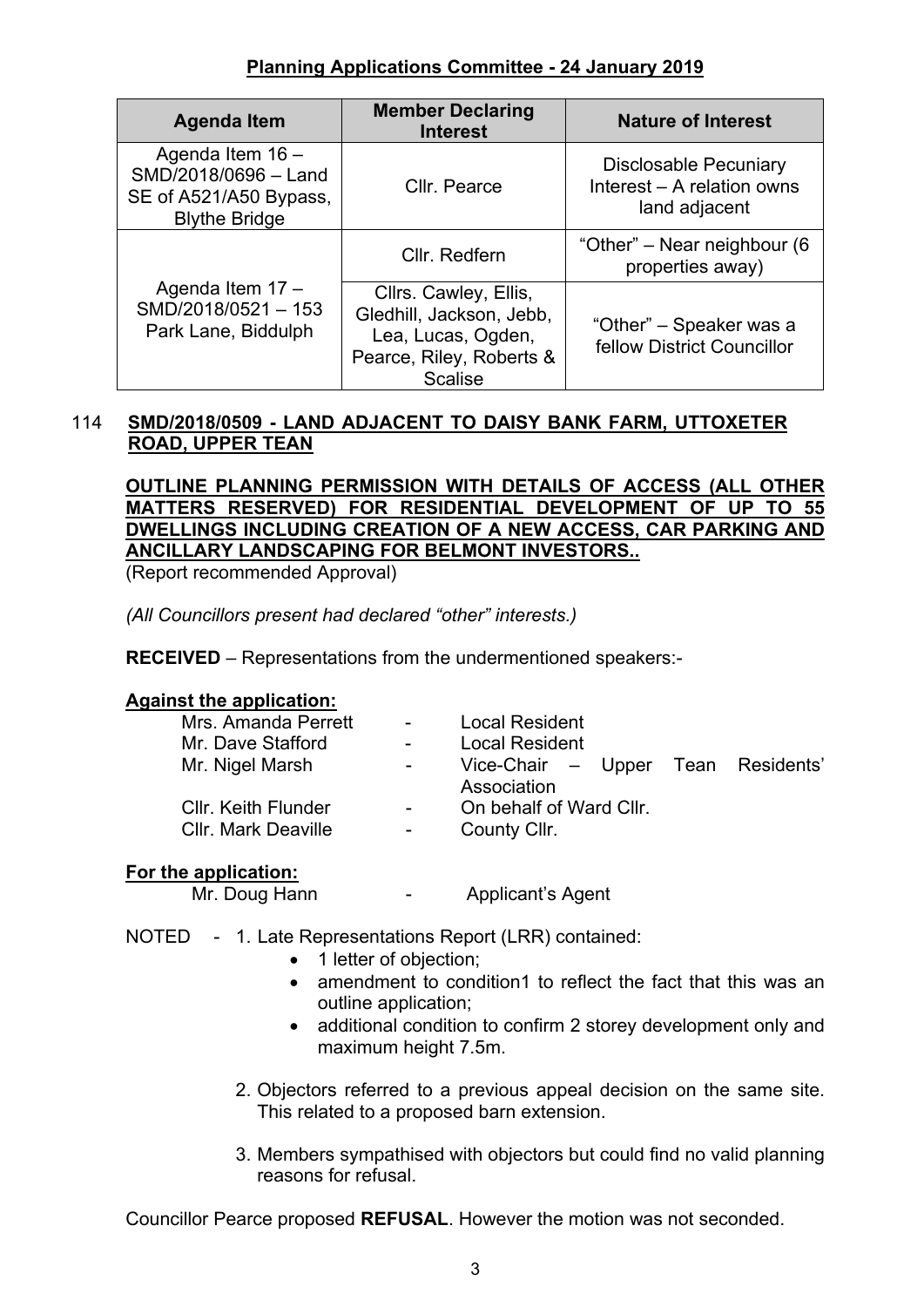**RESOLVED** – 1. That the application be **APPROVED** for the reasons and based on the policies contained in the report, subject to the conditions and informatives in the report and the additional and amended conditions referred to above.

> 2. That, in the event of any changes being needed to the wording of the Committee's decision (such as to delete, vary or add conditions/informatives/planning obligations or reasons for approval/refusal) prior to the decision being issued, the Executive Director (Place) be delegated authority to do so in consultation with the Chairman of the Planning Applications Committee, provided that the changes do not exceed the substantive nature of the Committee's decision.

(Proposed by Councillor Jackson and Seconded by Councillor Cawley.)

#### 115 **SMD/2018/0711 - HIGHFIELD, LEEK**

# **PROPOSED OUTLINE PLANNING PERMISSION WITH ALL MATTERS RESERVED (EXCEPT ACCESS) FOR THE ERECTION OF DWELLINGS FOR SAMMONS ARCHITECTURAL.**

(Report recommended Refusal)

*(Councillor Ogden had declared an "other" interest. Councillor Pearce remained out of the room for this application.)*

**RECEIVED** – Representations from the undermentioned speakers:-

#### **Against the application:**

Mr. Neal Simpson **-** Local Resident

#### **For the application:**

| Mrs. Teresa Critchlow | $\sim$                   | <b>Applicant's Agent</b> |
|-----------------------|--------------------------|--------------------------|
| Mr. David Allen       | $\overline{\phantom{0}}$ | Applicant                |

NOTED - 1. LRR contained:-

- correction to the quoted Ward, should be Leek North rather than Kingsley;
- Highways objection (together with an informative to be included with the Decision Notice that this refusal would not prejudice a later application if the access improvements as formally proposed under SMD/2017/0635 were included.)
- Tree & Woodlands officer's objection maintained.
- 2. Applicant's Agent confirmed that the 'red edge' was retained from the previous application in order to secure a 2<sup>nd</sup> 'free go'.
- 3. Trees & Woodlands officer confirmed that this application would involve the removal of 6 TPO protected trees which, although of lower quality to others on the site, were assessed as a group.
- **RESOLVED** 1. That the application be **REFUSED** for the reasons and based on the policies contained in the report and the update report.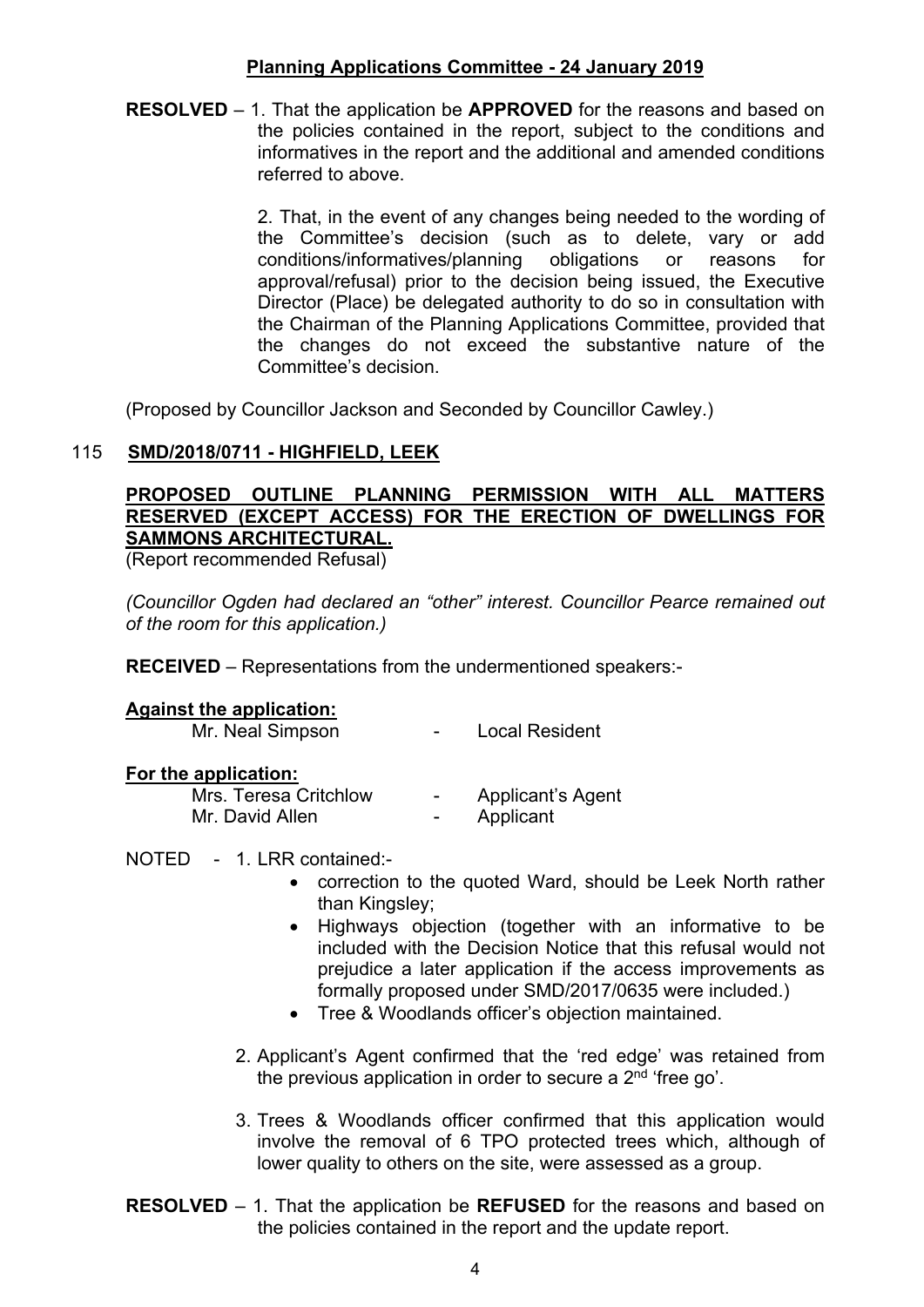(Proposed by Councillor Roberts and Seconded by Councillor Gledhill.)

# 116 **SMD/2018/0773 - BRIAR CLOUGH, CLAY LAKE, ENDON**

# **APPLICATION FOR DEMOLITION OF EXISTING DWELLING AND CONSTRUCTION OF 2 NEW DWELLINGS FOR MR. RUSHTON.**

(Report recommended Approval)

Councillor Cawley left the meeting prior to this application being heard.

**RECEIVED** – Representation from the undermentioned speaker:-

#### **For the application:**

Mr. David Woodfine **-** Applicant's Agent

- NOTED 1. LRR contained 5 additional highways conditions concerning:-
	- Visibility splays:
	- Access drive surfacing;
	- No gates on the access;
	- Access to the public highway to be completed prior to the development being brought into use;
	- Dropped pram crossing.
	- 2. Members requested removal of Permitted Development Rights.

Councillor Roberts proposed **REFUSAL**, which was seconded by Councillor Pearce. However the motion was not voted upon as the proposal to **APPROVE** was carried.

**RESOLVED** – 1. That the application be **APPROVED** for the reasons and based on the policies contained in the report, subject to the conditions and informatives in the report and the additional conditions referred to above.

> 2. That, in the event of any changes being needed to the wording of the Committee's decision (such as to delete, vary or add conditions/informatives/planning obligations or reasons for approval/refusal) prior to the decision being issued, the Executive Director (Place) be delegated authority to do so in consultation with the Chairman of the Planning Applications Committee, provided that the changes do not exceed the substantive nature of the Committee's decision.

(Proposed by Councillor Gledhill and Seconded by Councillor Jebb.)

#### 117 **SMD/2018/0696 - LAND SOUTH EAST OF A.521/A.50 BYPASS, BLYTHE BRIDGE**

# **FULL APPLICATION FOR A HAUL ROAD TO PROVIDE TEMPORARY CONSTRUCTION ACCESS TO PHASE 1 (REF. SMD/2017/0512) FOR ST. MODWEN HOMES.**

(Report recommended Approval)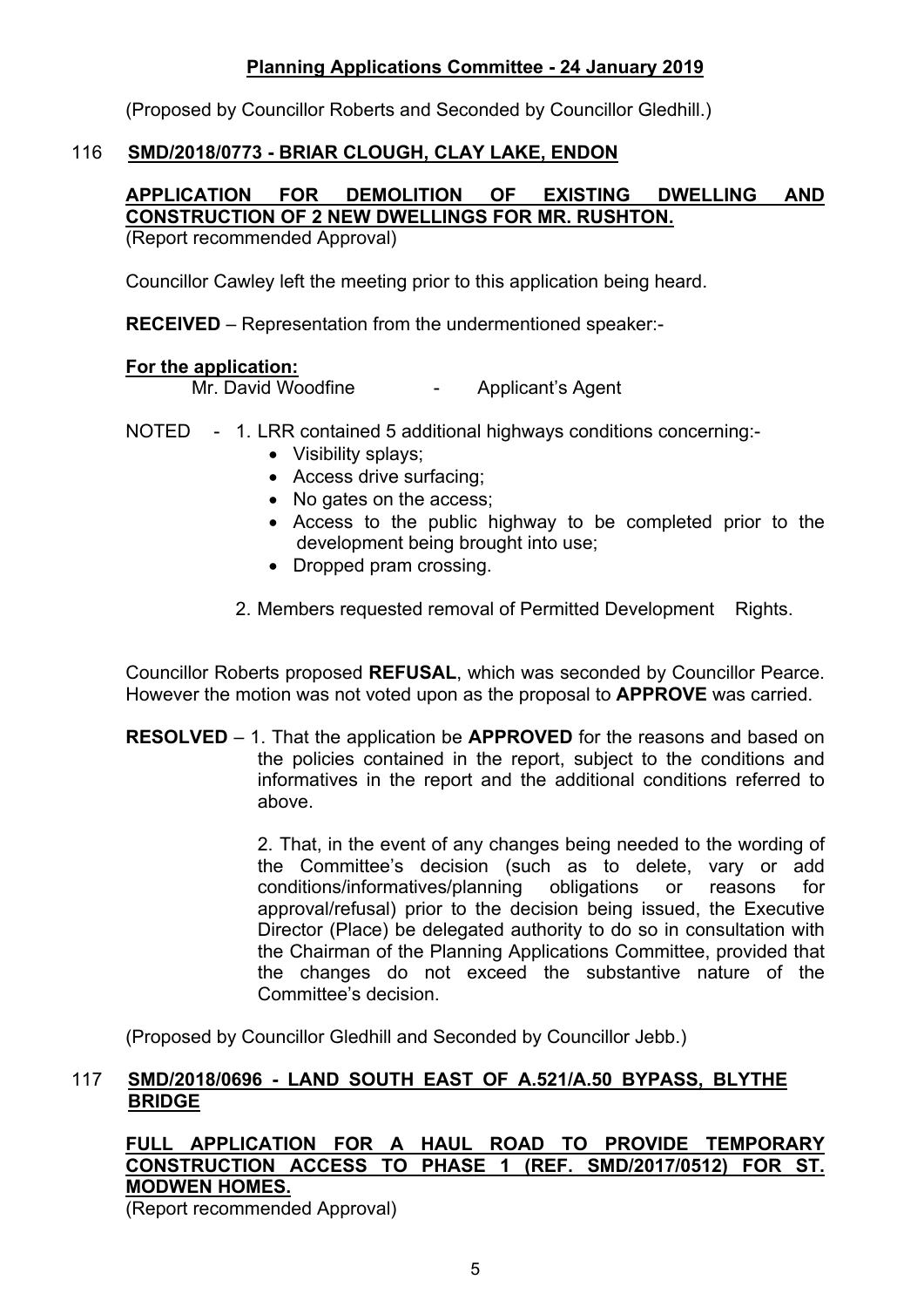*(Councillor Pearce had declared a disclosable pecuniary interest and left the room, taking no part in the discussion or vote.)*

**RECEIVED** – Representation from the undermentioned speakers:-

# **Against the application:**

#### - Local resident

#### **For the application:**

Mr. Peter Hayward **- Applicant's Agent** 

#### NOTED - 1. LRR contained:-

- 3<sup>rd</sup> party reference to there being no right of way to cross Woodlands Lane at the point intended;
- Ecology officer comments no objection;
- Trees & woodlands officer comments and request for conditions relating to Great Crested Newts, Breeding Birds, Bats, Hedgehogs, Badgers, Hedgerow, Woodland habitats, Tree protection and Archaeology.
- 2. Clarification given regarding timescale 12 months use of the Haul Road, then 6 months to re-instate.
- 3. Legal Advisor confirmed that there were no technical objections.
- 4. Condition requested that, in the event of approval, if the main Uttoxeter Road access was implemented within the 12 months use, the Haul Road was to cease use and the 6 month period for reinstatement was to commence immediately.
- **RESOLVED** 1. That the application be **APPROVED** for the reasons and based on the policies contained in the report, subject to the conditions and informatives in the report and the additional conditions referred to above.

2. That, in the event of any changes being needed to the wording of the Committee's decision (such as to delete, vary or add conditions/informatives/planning obligations or reasons for approval/refusal) prior to the decision being issued, the Executive Director (Place) be delegated authority to do so in consultation with the Chairman of the Planning Applications Committee, provided that the changes do not exceed the substantive nature of the Committee's decision.

(Proposed by Councillor Jackson and Seconded by Councillor Scalise.)

#### 118 **SMD/2018/0521 - 153 PARK LANE, BIDDULPH**

# **OUTLINE APPLICATION WITH DETAILS OF ACCESS, LANDSCAPING, LAYOUT AND SCALE (OTHER MATTERS RESERVED) FOR THE CONSTRUCTION OF A NEW DETACHED DWELLING FOR MR. S. LOWNDES.**

(Report recommended Approval)

*(Councillor Redfern had declared an "other" interest.)*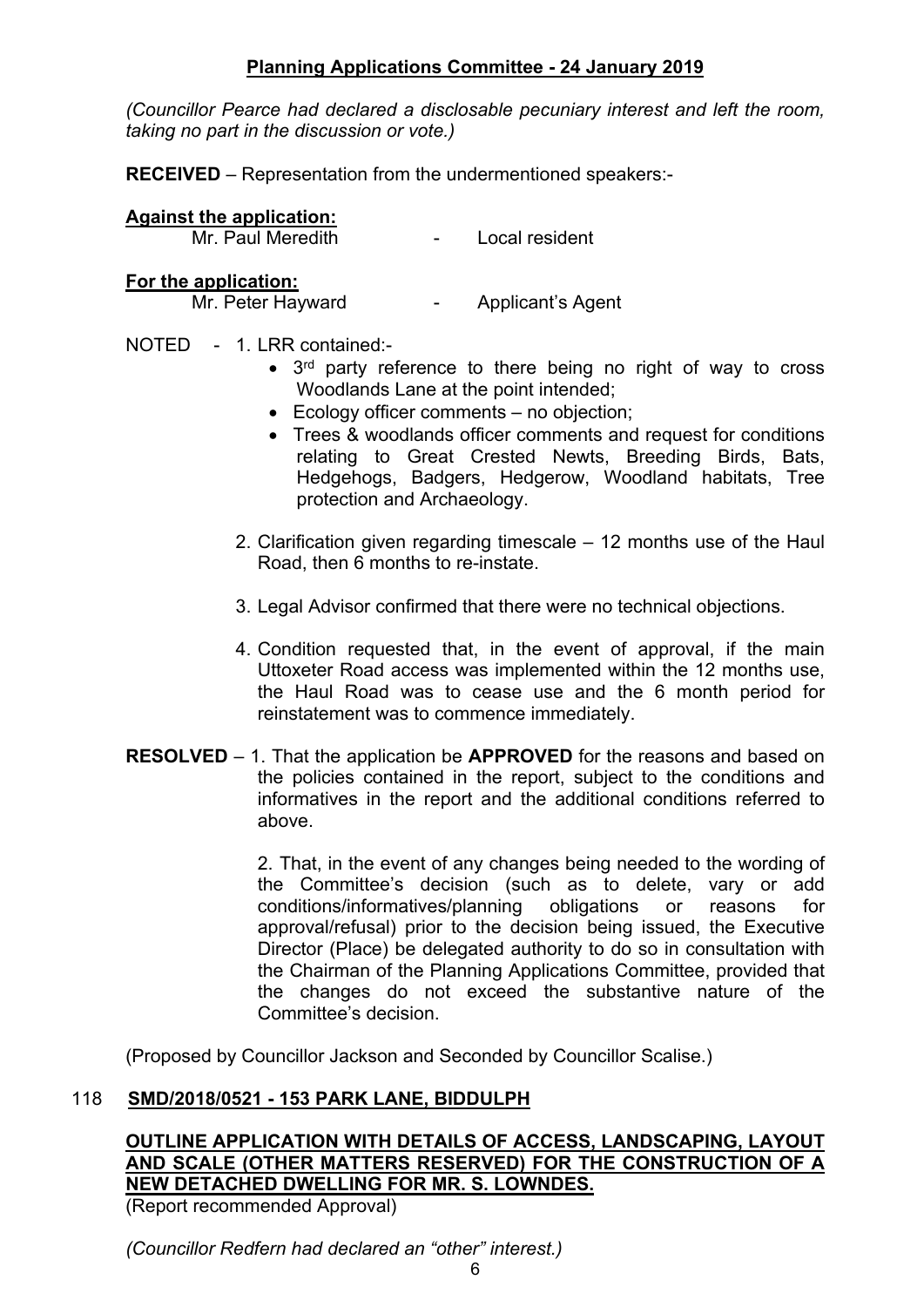**RECEIVED** – Representation from the undermentioned speaker:-

# **For the application:**

Cllr. John Redfern - Ward Councillor

Miss Rebecca Taylor had registered to speak against the application but declined to speak. The Legal Advisor read out a short message from an email sent in by Miss Taylor.

- NOTED 1. LRR contained an additional condition to remove Permitted Development Rights, comments from neighbour and case officer.
	- 2. Application was called-in to committee by Councillor Redfern.

**RESOLVED** – 1. That, contrary to officer recommendation, the application be **REFUSED** for the reasons and based on the policies stated below:-

# **Reasons / Policies:**

- Space about dwellings;
- Design no principal windows on 3 sides;
- Overlooking surrounding properties.

(Proposed by Councillor Roberts and Seconded by Councillor Scalise.)

Councillor Pearce left the meeting at this point.

# 119 **SMD/2018/0677 - BLAKEHALL FISHERIES,, NEW CLOSE FIELDS, CHEADLE**

# **PROPOSED CAMP SITE ANCILLARY TO BLAKEHALL FISHERIES FOR MR. J. HEATH.**

(Report recommended Approval)

*(Councillor Jackson had declared a disclosable pecuniary interest and left the room, taking no part in the discussion or vote. Councillor Roberts had declared an "other" interest.)*

NOTED - 1. LRR contained:-

- Ecology Officer request for an additional condition for a Botanical survey and Landscape Management Plan;
- Trees & Woodlands Officer comments:
- Case Officer request to amend condition 4 regarding tree planting..
- 2. This was a re-submission following committee refusal in 2018.

3. Additional conditions requested by Case Officer:-

- Maximum of 20 tents:
- Restriction on amplified music;
- Lighting;
- Management strategy to run the site.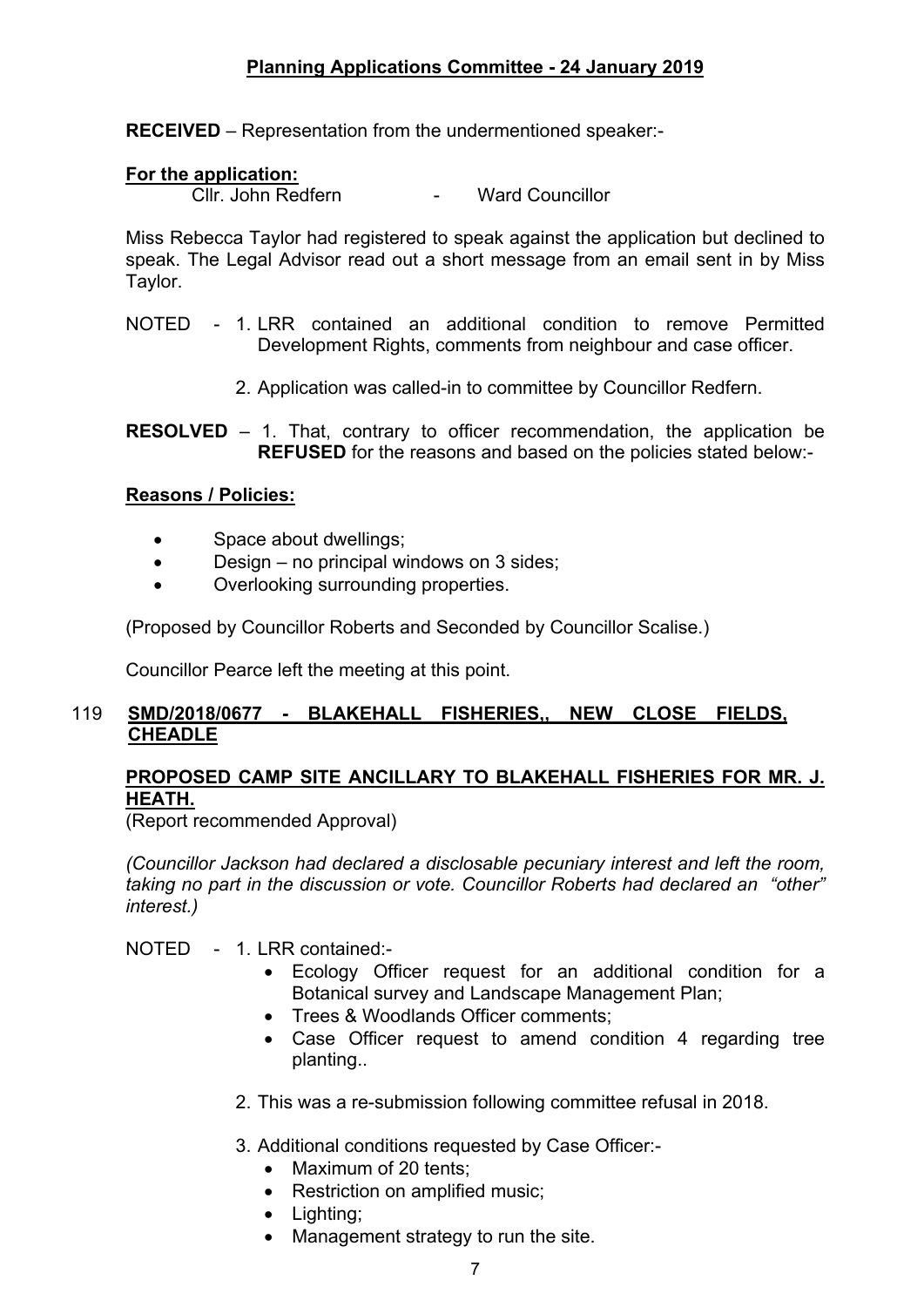- 4. Additional informative that if roadways were needed, a further planning application was required.
- **RESOLVED** 1. That the application be **APPROVED** for the reasons and based on the policies contained in the report, subject to the conditions and informatives in the report and the additional conditions and informative referred to above.

2. That, in the event of any changes being needed to the wording of the Committee's decision (such as to delete, vary or add conditions/informatives/planning obligations or reasons for approval/refusal) prior to the decision being issued, the Executive Director (Place) be delegated authority to do so in consultation with the Chairman of the Planning Applications Committee, provided that the changes do not exceed the substantive nature of the Committee's decision.

(Proposed by Councillor Roberts and Seconded by Councillor Gledhill.)

#### 120 **SMD/2018/0705 - BLAKEHALL FISHERIES, NEW CLOSE FIELDS, CHEADLE**

# **PROPOSED ALTERATIONS AND EXTENSION TO THE EXISTING CLUB HOUSE FOR MR. J. HEATH.**

(Report recommended Approval)

*(Councillor Jackson had declared a disclosable pecuniary interest and remained out of the room, taking no part in the discussion or vote. Councillor Roberts had declared an "other" interest.)*

**RESOLVED** – 1. That the application be **APPROVED** for the reasons and based on the policies contained in the report, subject to the conditions and informatives in the report.

> 2. That, in the event of any changes being needed to the wording of the Committee's decision (such as to delete, vary or add conditions/informatives/planning obligations or reasons for approval/refusal) prior to the decision being issued, the Executive Director (Place) be delegated authority to do so in consultation with the Chairman of the Planning Applications Committee, provided that the changes do not exceed the substantive nature of the Committee's decision.

(Proposed by Councillor Roberts and Seconded by Councillor Gledhill.)

# 121 **SMD/2018/0704 - ADDERLEY MILL, ADDERLEY, CHEADLE**

**DEMOLITION OF EXISTING BUILDING AND ERECTION OF A PORTAL FRAMED BUILDING FOR WAREHOUSE AND WELFARE FACILITY, ANCILLARY TO THE EXISTING INDUSTRIAL UNIT. CLASS B2/B8 FOR TRUCK AND MARINE CRANES Ltd.**

(Report recommended Approval)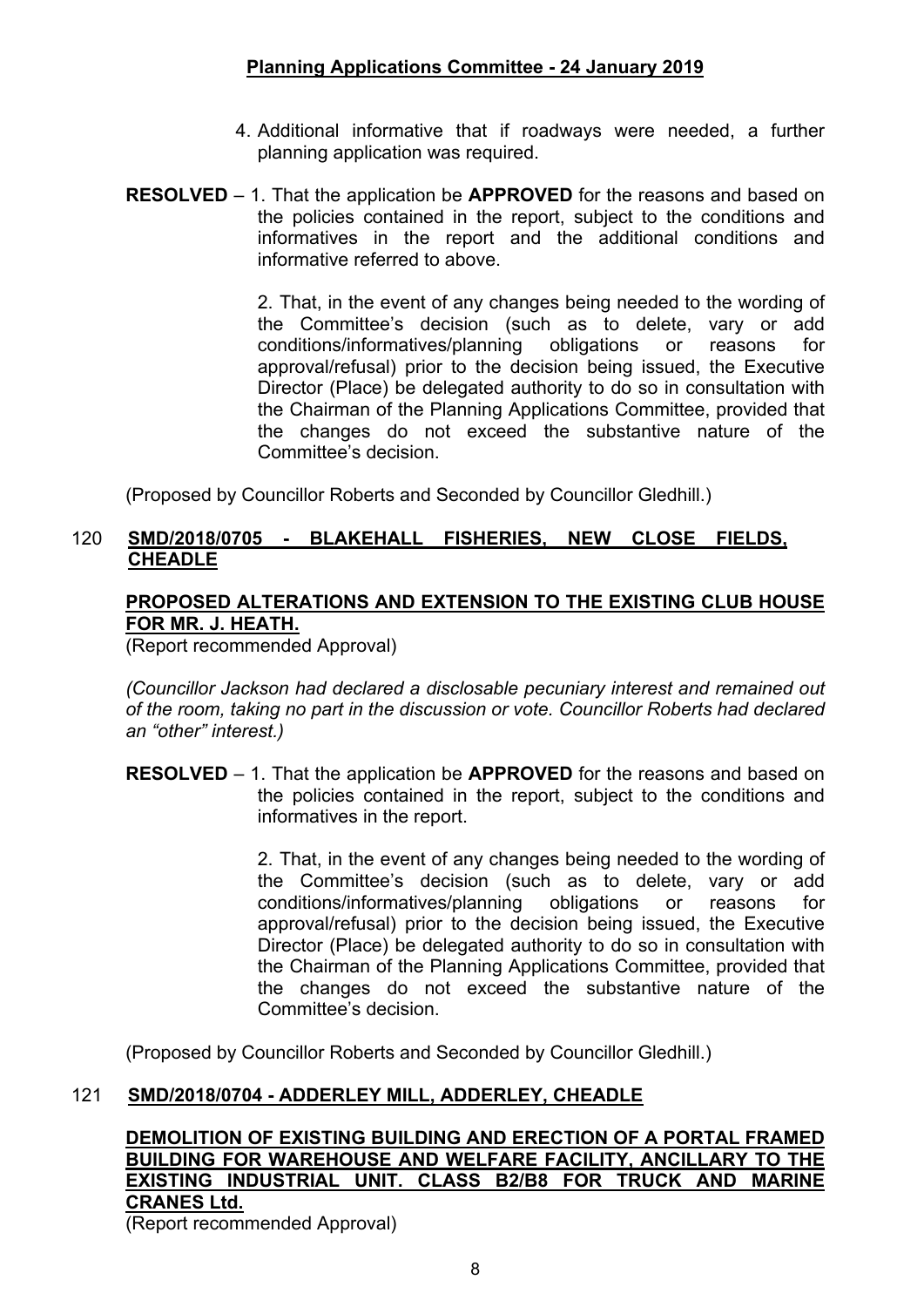*(Councillor Roberts had declared an "other" interest.)*

- NOTED 1. The existing cottage building was already subject to Planning Permission to demolish. Applicant (Mr. Wain) was present at the meeting and confirmed that the cottage was uneconomical to bring back into use.
	- 2. Additional condition requested for windows to be installed in the new building to counteract the disbenefits to staff using it.
- **RESOLVED** 1. That the application be **APPROVED** for the reasons and based on the policies contained in the report, subject to the conditions and informatives in the report and the additional condition referred to above.

2. That, in the event of any changes being needed to the wording of the Committee's decision (such as to delete, vary or add conditions/informatives/planning obligations or reasons for approval/refusal) prior to the decision being issued, the Executive Director (Place) be delegated authority to do so in consultation with the Chairman of the Planning Applications Committee, provided that the changes do not exceed the substantive nature of the Committee's decision.

(Proposed by Councillor Roberts and Seconded by Councillor Scalise.)

Councillor Riley left the meeting at this point.

#### 122 **COUNCIL APPLICATION TO PRUNE TREE PRESERVATION ORDER PROTECTED TREES, ST. CHAD'S CHURCH, THE GREEN, BAGNALL**

*(All Councillors present had declared "other" interests.)*

CONSIDERED – An application by Staffordshire Moorlands District Council to carry out routine maintenance work on protected trees within Area A2 under TPO No. SM.7 as outlined in the Appendix to the report.

RESOLVED – That consent be **GRANTED** for the proposed pruning work, subject to the conditions set out in the report.

(Proposed by Councillor Jebb and seconded by Councillor Jackson.)

#### 123 **COUNCIL APPLICATION TO PRUNE TREE PRESERVATION ORDER PROTECTED TREE AT OPEN SPACE AT BALLINGTON VIEW / ASHCOMBE WAY, LEEK**

*(All Councillors present had declared "other" interests.)*

- CONSIDERED An application by Staffordshire Moorlands District Council to carry out routine maintenance work on a protected tree known as T8 under TPO No. SM.13 shown on Appendix B to the report.
- RESOLVED That consent be **GRANTED** for the proposed pruning work, subject to the conditions set out in the report.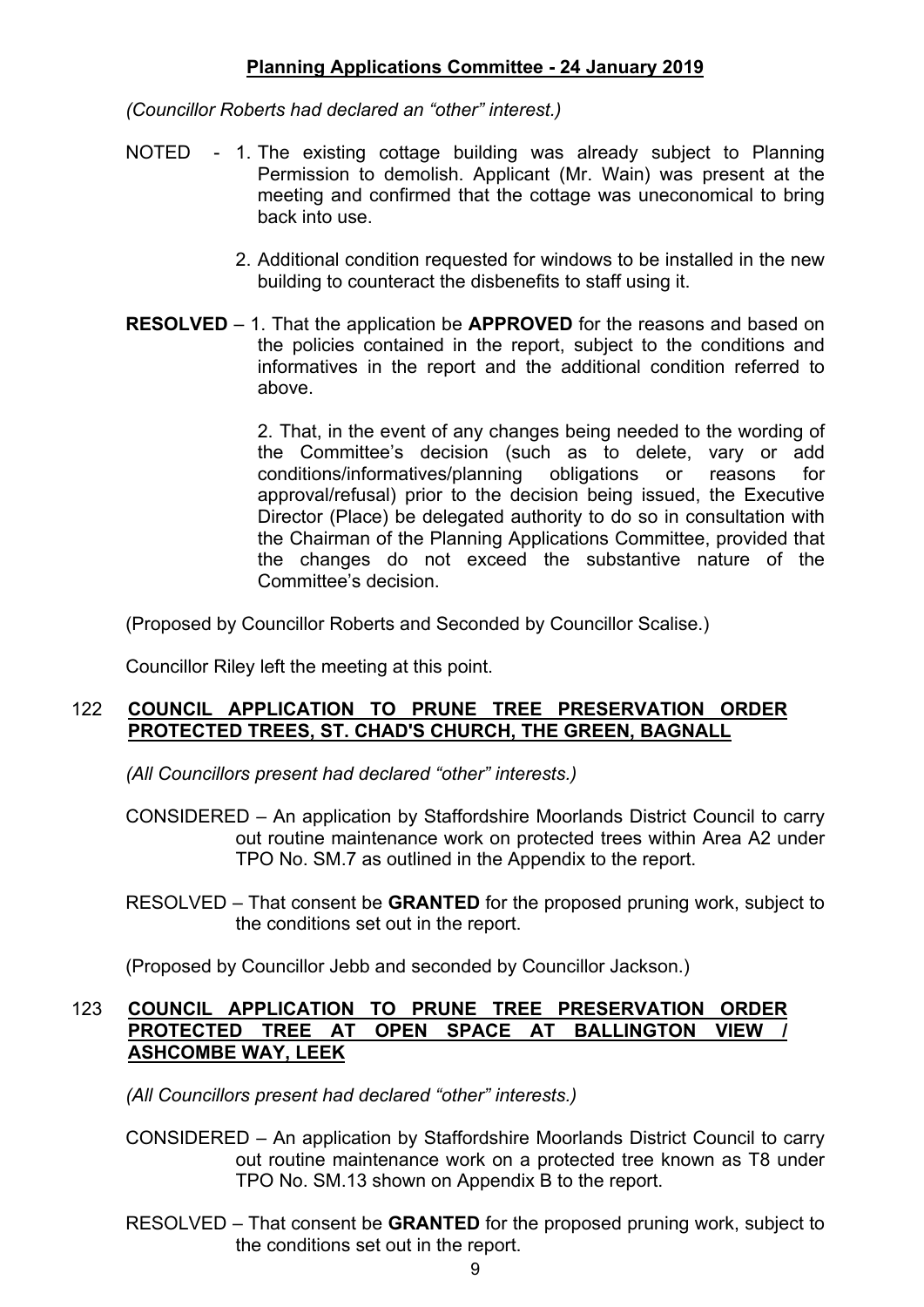(Proposed by Councillor Roberts and seconded by Councillor Lucas.)

#### 124 **COUNCIL APPLICATION TO PRUNE TREE PRESERVATION ORDER PROTECTED TREES AT CHRIST CHURCH, HOLLINGTON ROAD, UPPER TEAN**

*(All Councillors present had declared "other" interests.)*

- CONSIDERED An application by Staffordshire Moorlands District Council to carry out routine maintenance work on protected trees protected under TPO No. SM.18.
- RESOLVED That consent be **GRANTED** for the proposed pruning work, subject to the conditions set out in the report.

(Proposed by Councillor Jebb and seconded by Councillor Lucas.)

#### 125 **COUNCIL APPLICATION TO PRUNE AND FELL TREE PROTECTION ORDER PROTECTED TREES AT BROUGH PARK, LEEK (REAR OF BADGERS RISE).**

*(All Councillors present had declared "other" interests. Steve Massey had declared an "other" interest and left the room, taking no part in the discussion or vote.)*

- CONSIDERED An application by Staffordshire Moorlands District Council to carry out routine maintenance work on protected trees which were covered by a TPO and identified as T1, T3 and T4 (crown lifting and side pruning) and T2 (felling).
- RESOLVED That consent be **GRANTED** for the proposed pruning and felling work, subject to the conditions set out in the report.

(Proposed by Councillor Lucas and seconded by Councillor Roberts.)

# 126 **APPEALS REPORT**

Ben Haywood presented the report showing:-

- Appeals submitted none
- Appeal decisions received 5, detailed as follows:-

| <b>Reference</b> | <b>Address</b>            | <b>Decision</b> | <b>Recomm</b> | <b>Decisio</b> | <b>Appeal</b>    |
|------------------|---------------------------|-----------------|---------------|----------------|------------------|
|                  |                           | <b>Date</b>     | endation      | n              | <b>Decision</b>  |
| SMD/2017/        | Land adj, The             | Delegated       | Minded to     | Minded         | <b>Dismissed</b> |
| 0199             | Main<br>Cross,            |                 | Refuse        | to             | 18 December      |
|                  | Road,                     |                 |               | Refuse         | 2018             |
|                  | Hollington                |                 |               |                |                  |
| SMD/2017/        | Heather Hills,            | Committee       | Approve       | Refused        | <b>Dismissed</b> |
| 0513             | Birchall Lane, 3 November |                 |               |                | December<br>20   |
|                  | Leek                      | 2017            |               |                | 2018             |
| SMD/2017/        | Land south of             | Delegated 16    | Refuse        | Refused        | <b>Dismissed</b> |
| 0813             | Crest.<br>Hill            | March 2018      |               |                | November         |